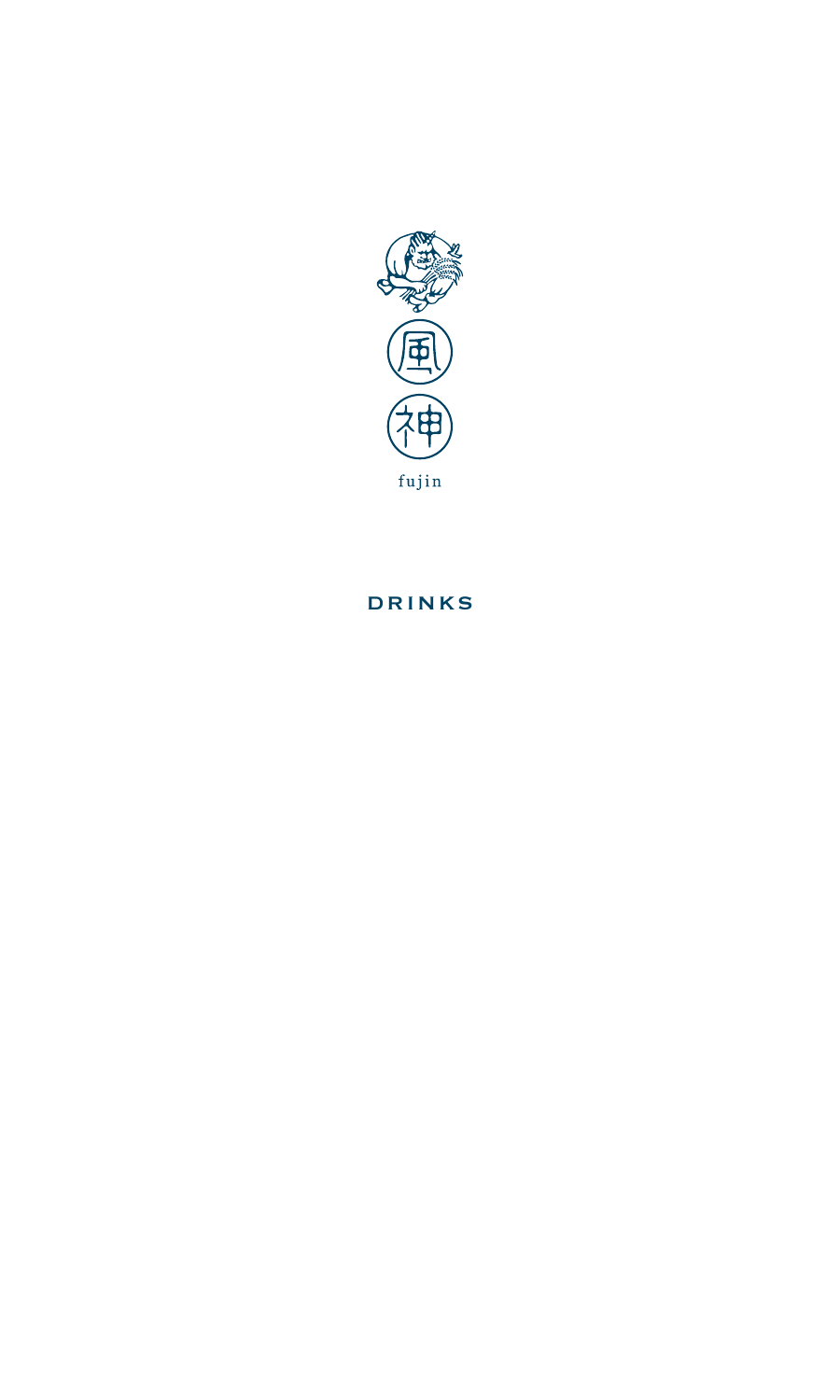# SAKE 日本酒

### Sake is classified by its dryness & sweetness level known as Sake Meter Value (SMV). Higher number indicates drier sake (+), and lower number are the sweet sake (-)

|                     | <b>300 ML</b>                                       |
|---------------------|-----------------------------------------------------|
| NAMACHOZO-SHU       | <b>KEIRYU</b>                                       |
|                     | <b>OZEKI</b>                                        |
|                     | <b>HAKUTSURU</b><br>JOSEN NAMACHOZO-SHU SMV +4  350 |
| <b>HONJOZO</b>      | <b>HAKKAISAN</b><br>TOKUBETSU HONJOZO SMV +4  450   |
|                     | <b>OZEKI</b><br>HONJOZO KARATAMBA SMV +7  425       |
|                     | <b>KEIRYU</b>                                       |
| <b>DAIGINJO</b>     | <b>OZEKI</b>                                        |
|                     | <b>HAKURYU</b>                                      |
| <b>JUNMAI</b>       | <b>HAKKAISAN</b><br>TOKUBETSU JUNMAI SMV +5  425    |
|                     | <b>GEKKEIKAN</b>                                    |
|                     | <b>HAKUTSURU</b>                                    |
| <b>JUNMAI GINJO</b> | <b>HAKUTSURU</b>                                    |
|                     | <b>RIHAKU</b><br><b>WANDERING POET SMV +3  525</b>  |
|                     | <b>ICHIDAI</b>                                      |

|               | <b>FLAVORED SAKE</b>            |
|---------------|---------------------------------|
| <b>JUNMAI</b> | <b>UMENOYADO</b><br>675<br>YUZU |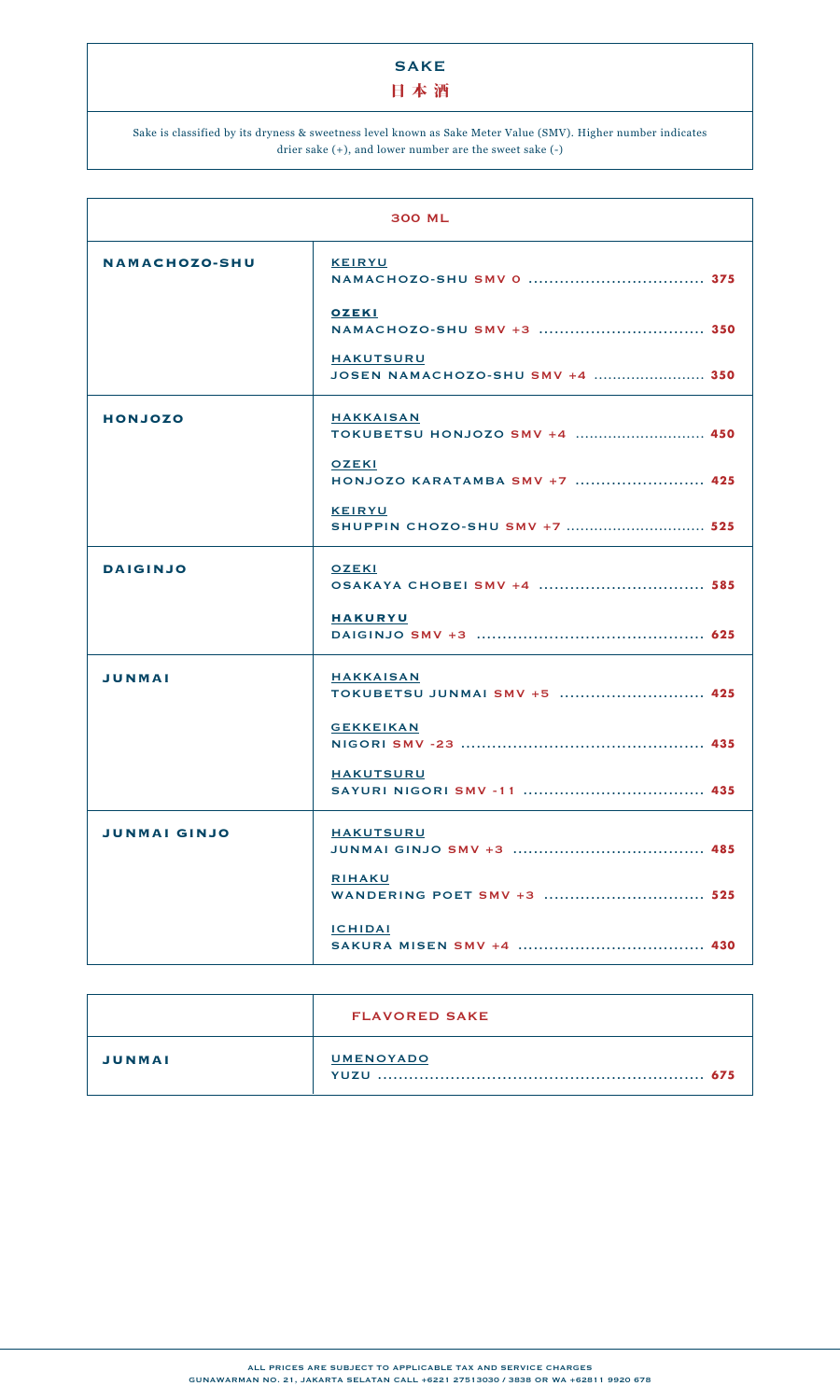|                        | <b>720 ML</b>                                                                        |  |
|------------------------|--------------------------------------------------------------------------------------|--|
| <b>HONJOZO</b>         | <b>GEKKEIKAN</b>                                                                     |  |
| <b>DAIGINJO</b>        | <b>HAKURYU</b>                                                                       |  |
|                        | <b>OZEKI</b><br><b>OSAKAYA CHOBEI SMV +4  1,350</b>                                  |  |
| <b>JUNMAI</b>          | <b>NIIDA HONKE</b>                                                                   |  |
| <b>JUNMAI GINJO</b>    | <b>ICHIDAI</b>                                                                       |  |
|                        | <b>SHIOKAWA</b><br>COWBOY YAMAHAI SMV +3,5  1,200<br>FISHERMAN SOKUJO SMV -11  1,200 |  |
| <b>JUNMAI DAIGINJO</b> | <b>HAKKAISAN</b><br>YUKIMURO 3 YEAR AGED SMV -1  1.700                               |  |
|                        | <b>DASSAI</b>                                                                        |  |
|                        | <b>BORN</b>                                                                          |  |
|                        | <b>HAKURYU</b>                                                                       |  |
|                        | <b>UMENOYADO</b><br>GIN JUNMAI DAIGINJO SMV +4,3  1,350                              |  |
|                        | <b>TATENOKAWA</b><br>TATENOKAWA HONRYU SMV +8  1,800<br>TATENOKAWA 33 SMV -3  2,350  |  |

| <b>1800 ML</b>      |                                                                        |  |
|---------------------|------------------------------------------------------------------------|--|
| <b>HONJOZO</b>      | <b>GEKKEIKAN</b><br>JOSEN KARAKUCHI SMV +6  2,000                      |  |
|                     | <b>OZEKI</b><br>JOSEN KINKAN KARAKUCHI SMV +5  1,850                   |  |
| <b>JUNMAI</b>       | <b>OZEKI</b><br><b>TOKUBETSU JUNMAI</b><br>YAMADANISHIKI SMV +3  2,350 |  |
|                     | <b>SHOCHIKUBAI</b><br>SHIRAKABEGURA KIMOTO SMV +2  2,550               |  |
| <b>JUNMAI GINJO</b> | <b>KAMOIZUMI</b><br><b>SHUSEN HON JIKOMI SMV +1  2.250</b>             |  |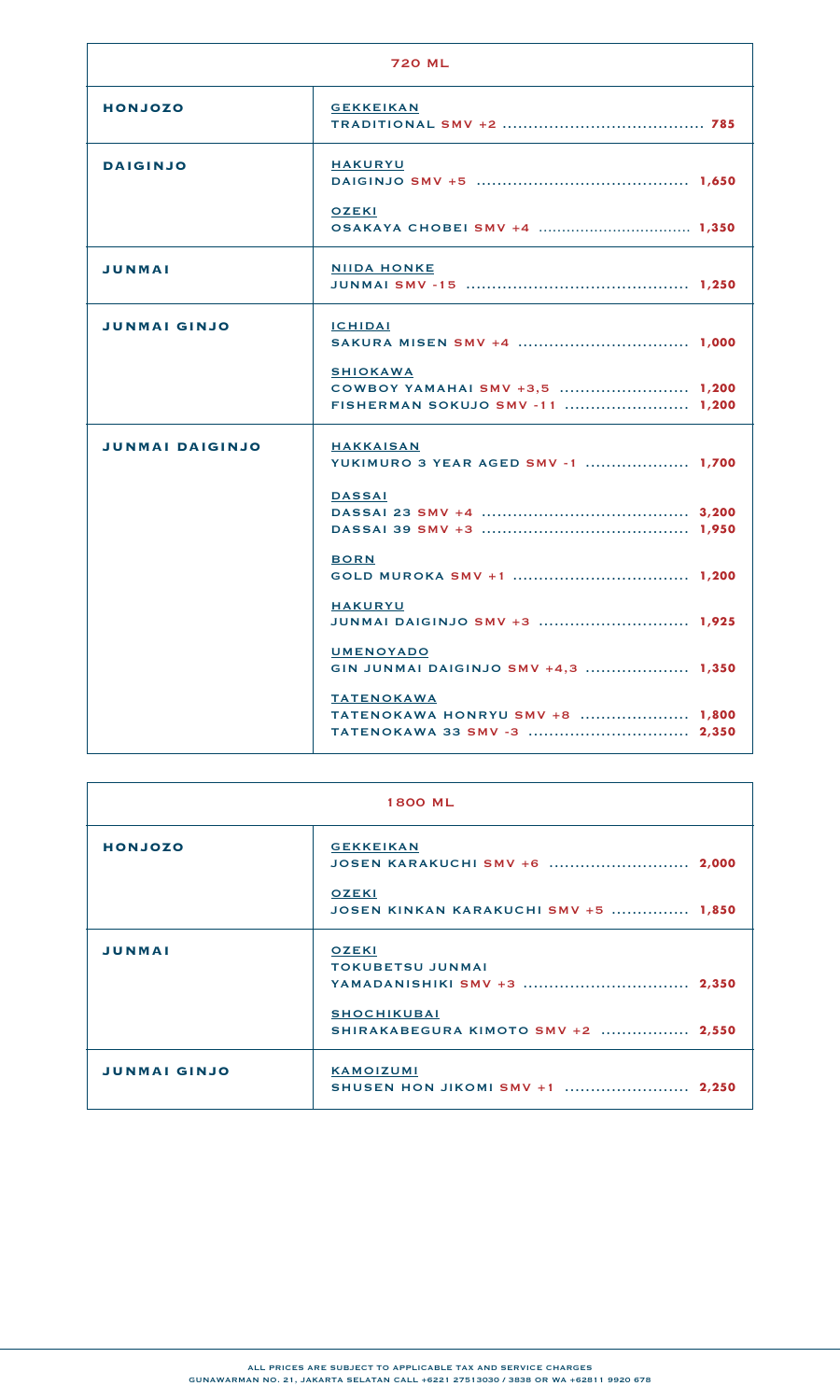# **HIGHBALL**

ハイボール

Highball was created right after the end of WWII when Japan was in a period of economic recovery. Created by mixing whisky and soda water, highball is an ingenious way for one enjoy whisky without breaking the bank. an art form to the Japanese, highball is a refreshing drink meant to open up one's palate before a meal.

| Scotch whisky, lemon, ginger ale                                      |
|-----------------------------------------------------------------------|
| Scotch whisky, lemon, soda                                            |
| Japanese whisky, clarifiied apple soda, rosemary, apple               |
| Spiced rum, Campari, sweet vermouth, ginger ale, orange, cloves       |
| Schiedam dru gin, homemade lemongrass surup, lemon, tonic             |
| Tequila, Aperol, caramel syrup, watermelon, lime, Hershey's chocolate |
| Choya Umeshu, lemon, soda                                             |
| Choya Umeshu, Campari, orange, soda                                   |

# HANDCRAFTED COCKTAILS 手作りカクテル

It was during Japan's Golden Age that Japanese cocktails were born. Applying 'kodawari' into action, we strive for perfection through relentless practice, repetition and paying extreme attention to details. Fujin's cocktails are crafted using exquisite ingredients and technique that are quintessentially the Land of the Rising Sun.

| Japanese gin, kyuri, kaffir lime leaf, lime, shiso powder, egg white            |
|---------------------------------------------------------------------------------|
| Sesame oil fat-washed gin, kyuri, lemon                                         |
| Tequila, coriander, lime, kyuri, shiso leaf                                     |
| Brandy, raspberry puree, raspberry syrup, passion fruit syrup, lemon, egg white |
| Rye whisky, elderflower liqueur, maraschino liqueur, Italian bitter, orange     |
| Bourbon whisky, elderflower syrup, orange juice, lemon, grapefruit bitters      |
| Japanese whisky, brown sugar syrup, black tea                                   |
| Vodka, cacao white liqueur, peppermint liqueur, fresh milk, matcha ice cream    |

*\* More classic cocktails are available upon request*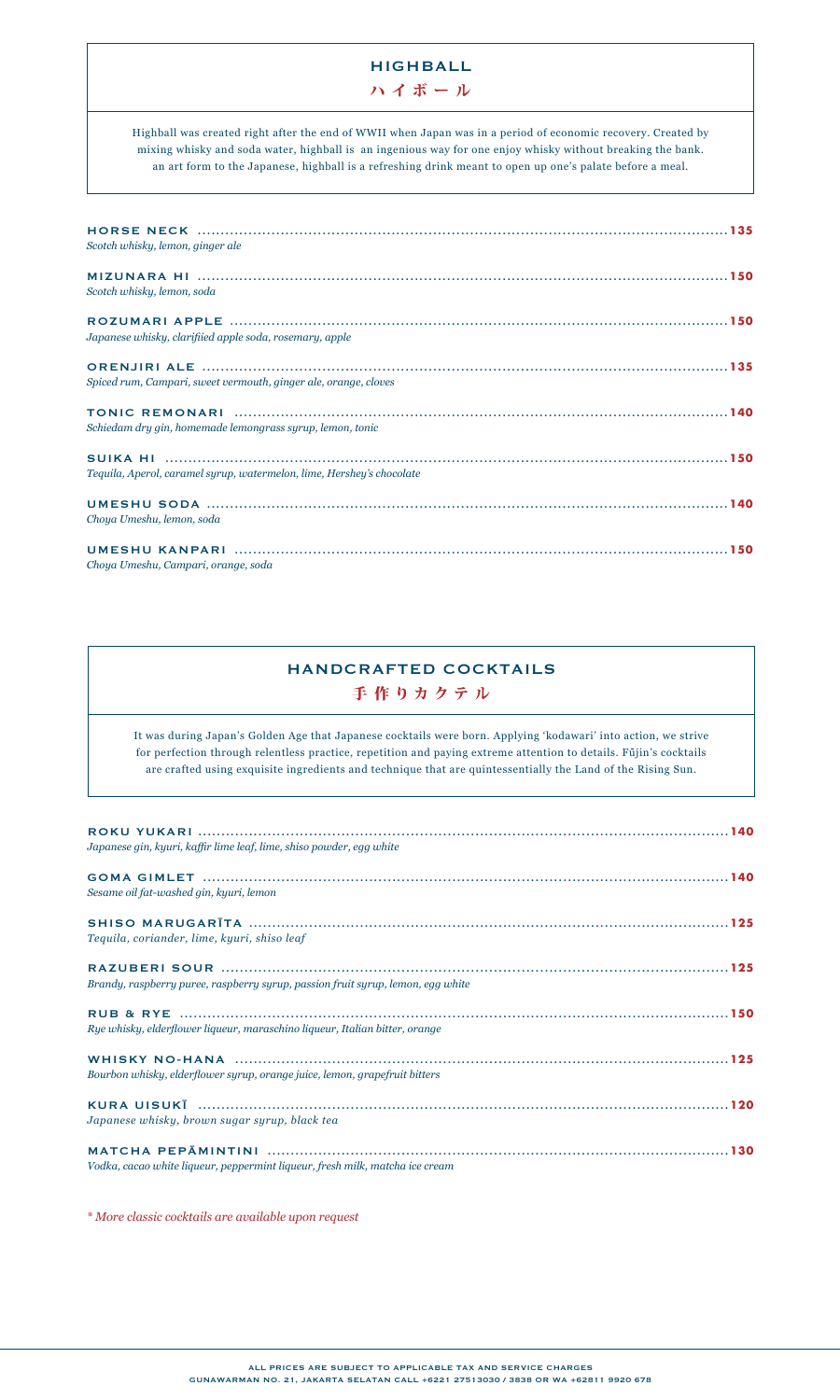# **SPIRITS & LIQUEURS**

スピリッツ & リキュール

## SINGLE GRAIN / MALT WHISKY

| <b>JAPANESE</b>                                              | <b>SHOT / BOTTLE</b> |
|--------------------------------------------------------------|----------------------|
|                                                              |                      |
|                                                              |                      |
|                                                              |                      |
|                                                              |                      |
|                                                              |                      |
|                                                              |                      |
| <b>HIGHLAND</b>                                              | <b>SHOT / BOTTLE</b> |
|                                                              |                      |
|                                                              |                      |
| <b>LOWLAND</b>                                               |                      |
|                                                              |                      |
|                                                              |                      |
|                                                              |                      |
| <b>ISLAND</b>                                                |                      |
|                                                              |                      |
| <b>ISLAY</b>                                                 |                      |
|                                                              |                      |
|                                                              |                      |
| <b>SPEYSIDE</b>                                              |                      |
|                                                              |                      |
|                                                              |                      |
|                                                              |                      |
|                                                              |                      |
|                                                              |                      |
|                                                              |                      |
| GLENFARCLAS 12 YO ……………………………………………………………………………… 205 / 2,800 |                      |
|                                                              |                      |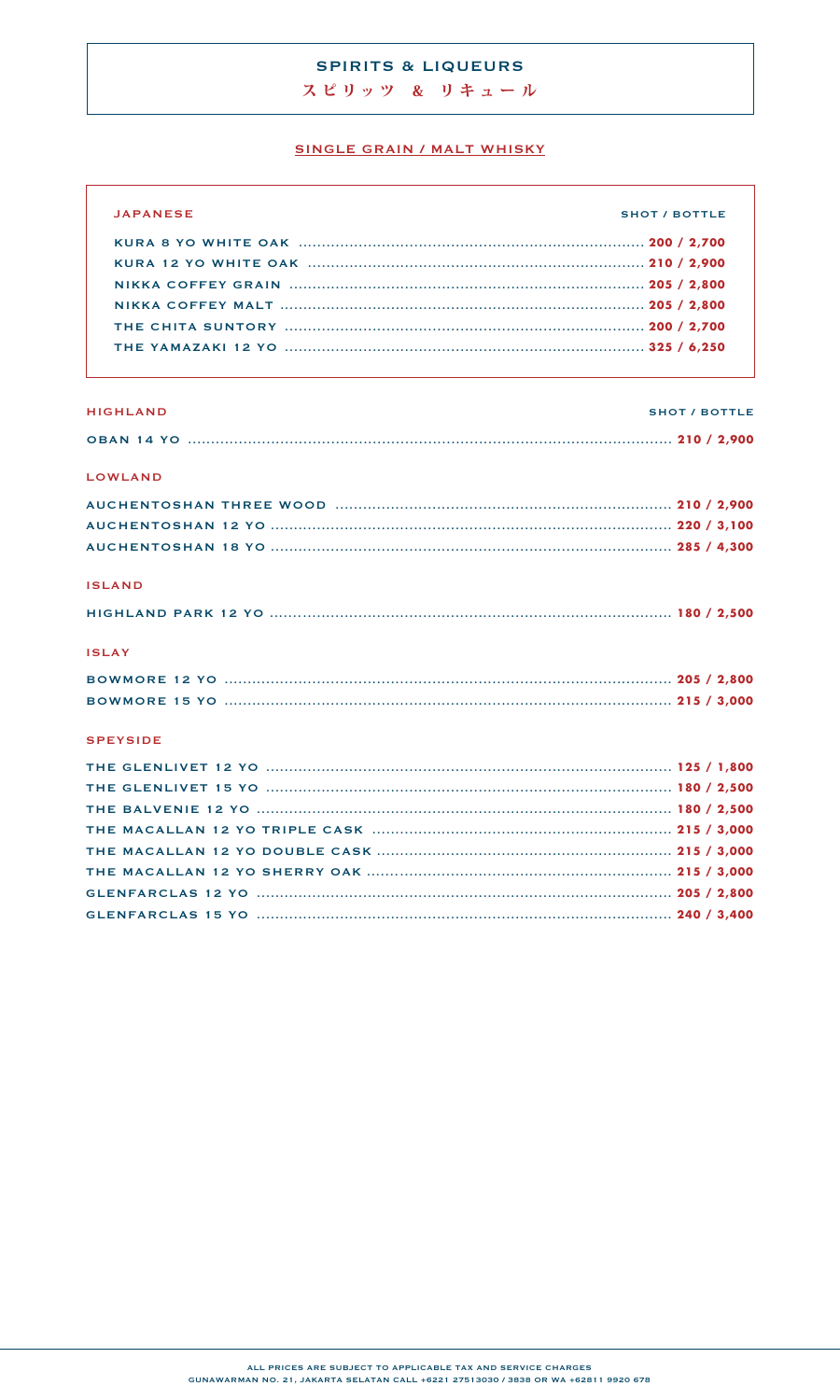### **BLENDED WHISKY**

| <b>JAPANESE</b> | <b>SHOT / BOTTLE</b> |
|-----------------|----------------------|
|                 |                      |
|                 |                      |
|                 |                      |
|                 |                      |
|                 |                      |
|                 |                      |
|                 |                      |
|                 |                      |

## SCOTCH

# SHOT / BOTTLE

# AMERICAN

# IRISH

### $GIN$

# **TEQUILA**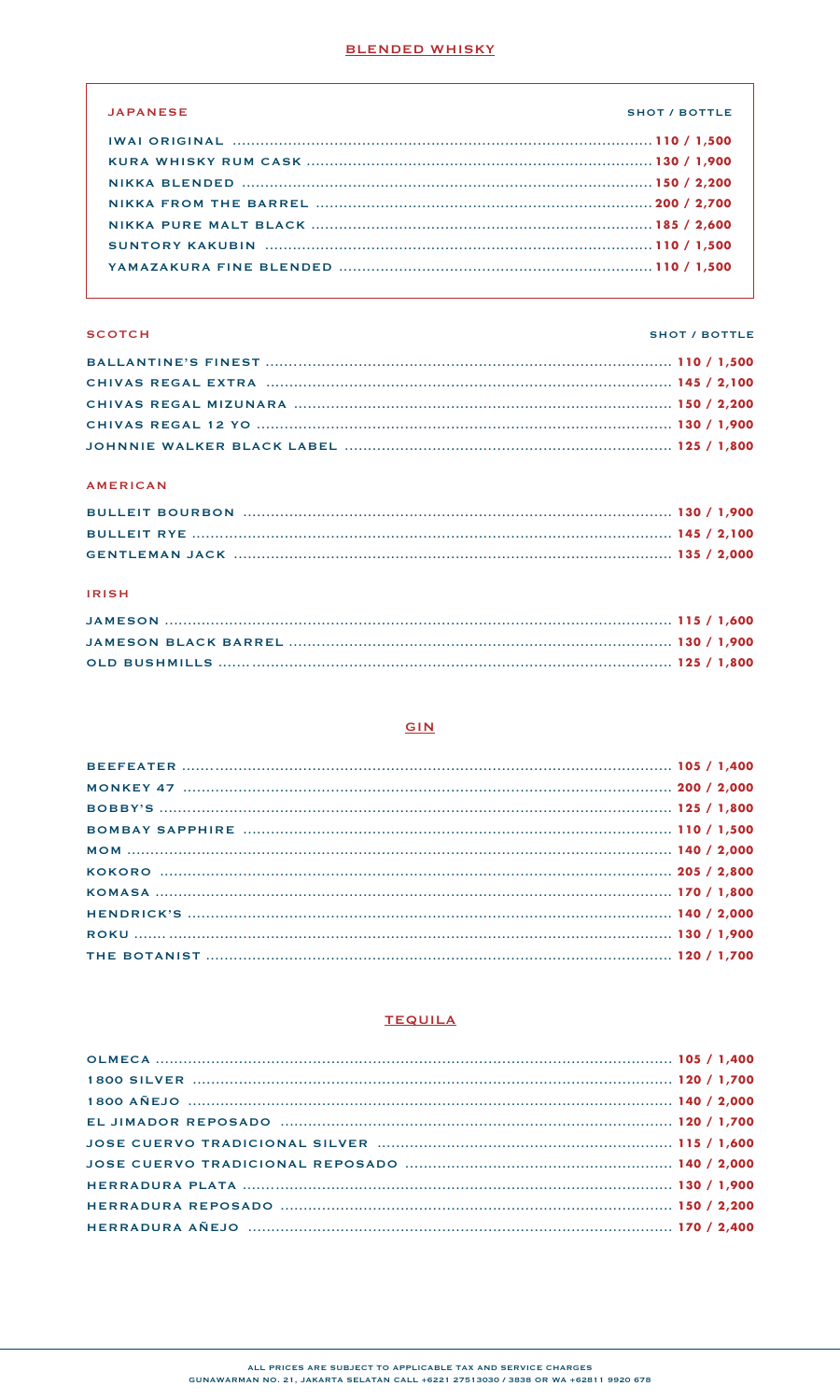### VODKA

SHOT / BOTTLE

# **RUM**

# CACHAÇA

### COGNAC

## **VERMOUTH**

## **LIQUEUR**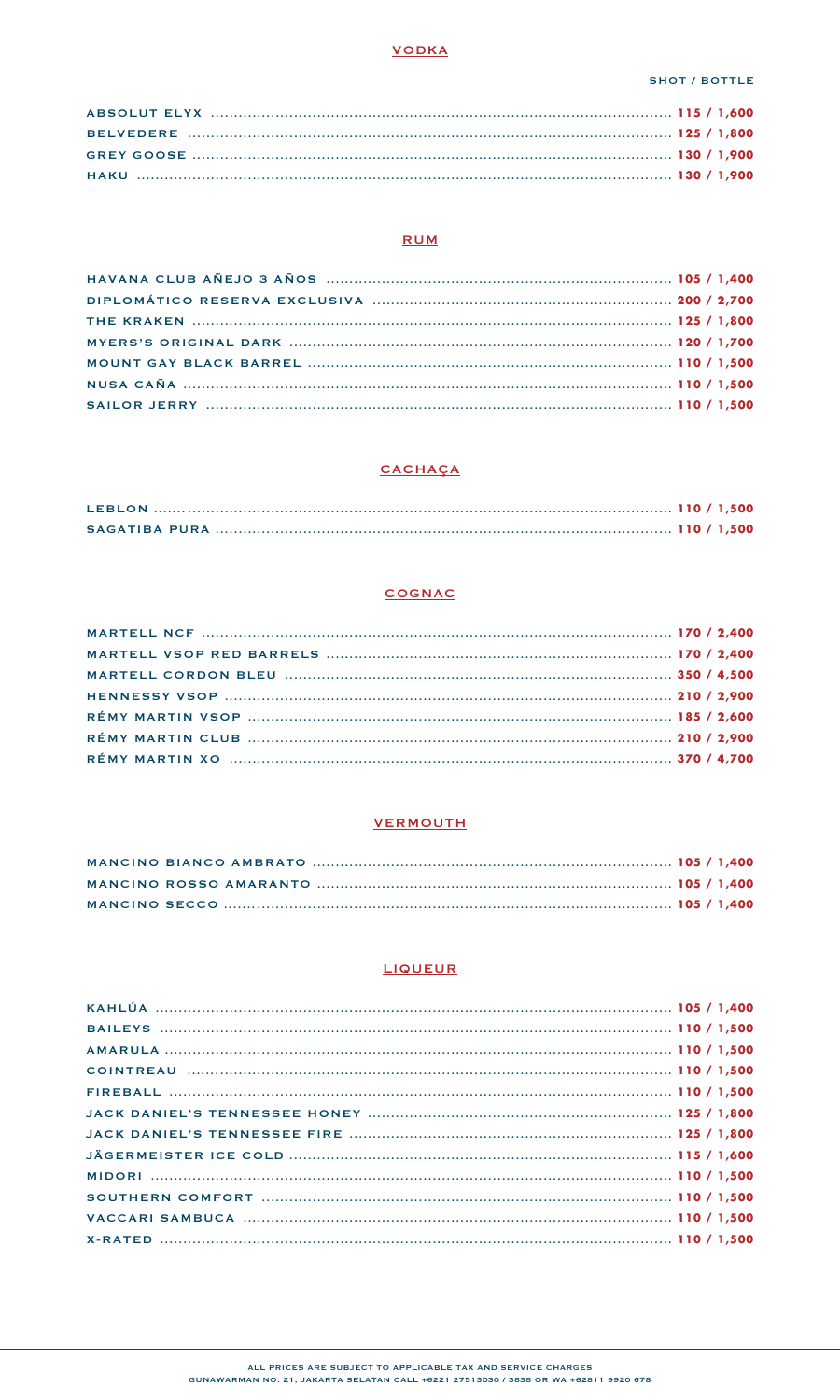# UMESHU 梅 酒

Umeshu is a traditional Japanese liqueur made from ume fruit that is soaked along with the pit in alcohol and sugar. The delicious aromatic taste from acid in the fruit aids to stimulate one's appetite. While the pit is what gives umeshu it's unique fruity flavour that resembles almond and marzipan.

#### CHOYA UMESHU CLASSIC ................................................................................... **115 / 1,600** The balance of sweet and tart of the ume fruit

# WINE BY THE BOTTLE

ワイン

### RED

| D'ARENBERG THE STUMP JUMP RED GRENACHE SHIRAZ MOURVEDRE 2016, |
|---------------------------------------------------------------|
| VILLA MARIA PRIVATE BIN, PINOT NOIR 2017,                     |
| <b>BRANCOTT ESTATE, PINOT NOIR 2016,</b>                      |
| WOLF BLASS GREY LABEL, SHIRAZ 2016,                           |
| PENFOLDS BIN 28, SHIRAZ 2019,                                 |
| MARQUES DE CASA CONCHA, MERLOT 2015,                          |
| CRAGGY RANGE GIMBLETT GRAVELS VINEYARD, MERLOT 2018,          |
| YALUMBA THE CIGAR, CABERNET SAUVIGNON 2016,                   |
| <b>MOUNT VEEDER, CABERNET SAUVIGNON 2016,</b>                 |

### **WHITE**

| <b>BABICH, PINOT GRIS 2018.</b>              |  |
|----------------------------------------------|--|
| BRANCOTT ESTATE, SAUVIGNON BLANC 2017,       |  |
| LEO BURING, RIESLING 2018,                   |  |
| MARQUES DE CASA CONCHA, CHARDONNAY 2017,     |  |
| <b>SHAW &amp; SMITH M3, CHARDONNAY 2017,</b> |  |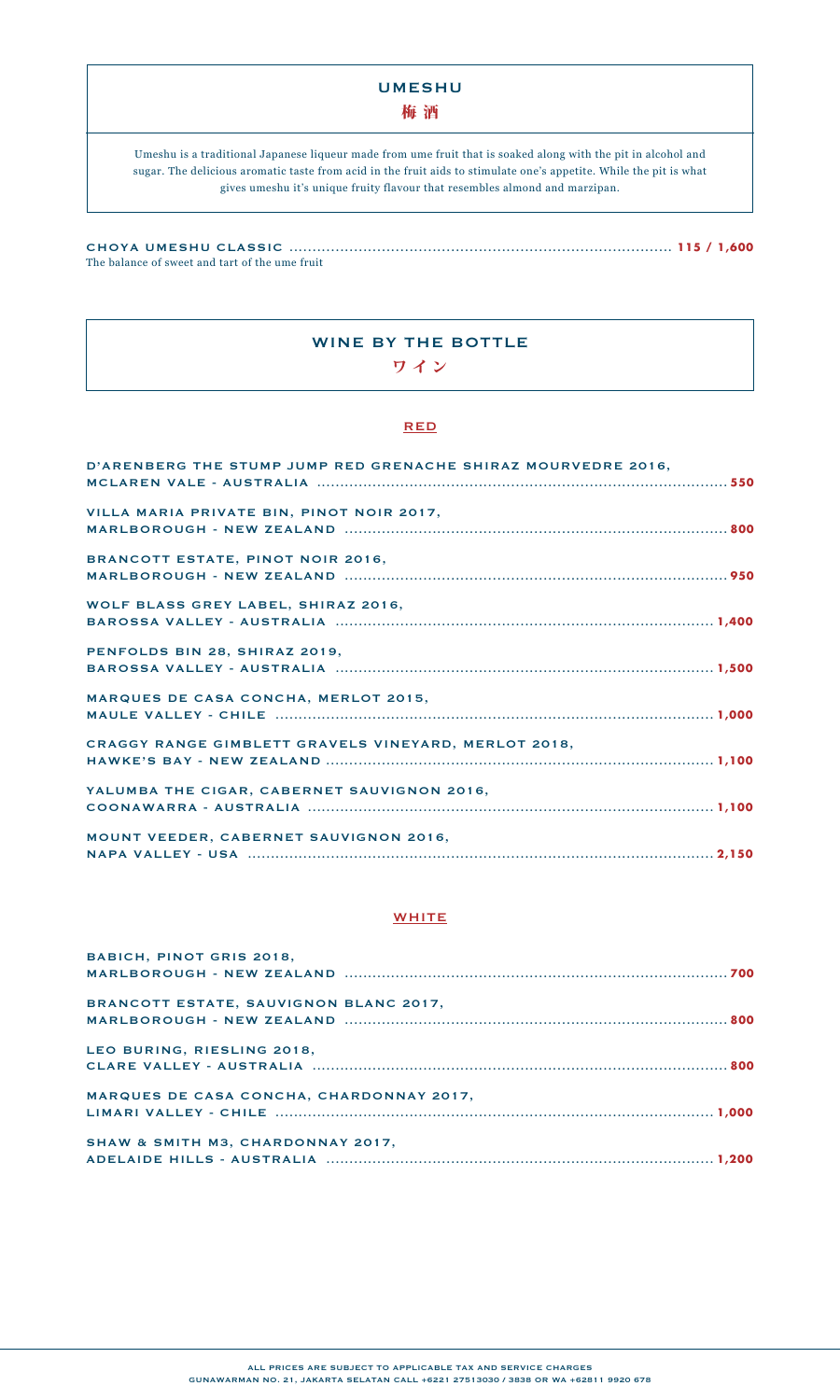### **CHAMPAGNE**

| MOËT & CHANDON IMPÉRIAL BRUT,            |  |
|------------------------------------------|--|
|                                          |  |
|                                          |  |
| <b>VEUVE CLICQUOT YELLOW LABEL BRUT.</b> |  |
|                                          |  |

# **SWEET**

| BATASIOLO, BRACHETTO D'ACQUI 2018.                |  |
|---------------------------------------------------|--|
|                                                   |  |
|                                                   |  |
| BACH EXTRÍSIMO SEMI DULCE, MACABEO-XAREL.LO 2016. |  |
|                                                   |  |
|                                                   |  |

*\*The vintage year changes periodically depending on the availability*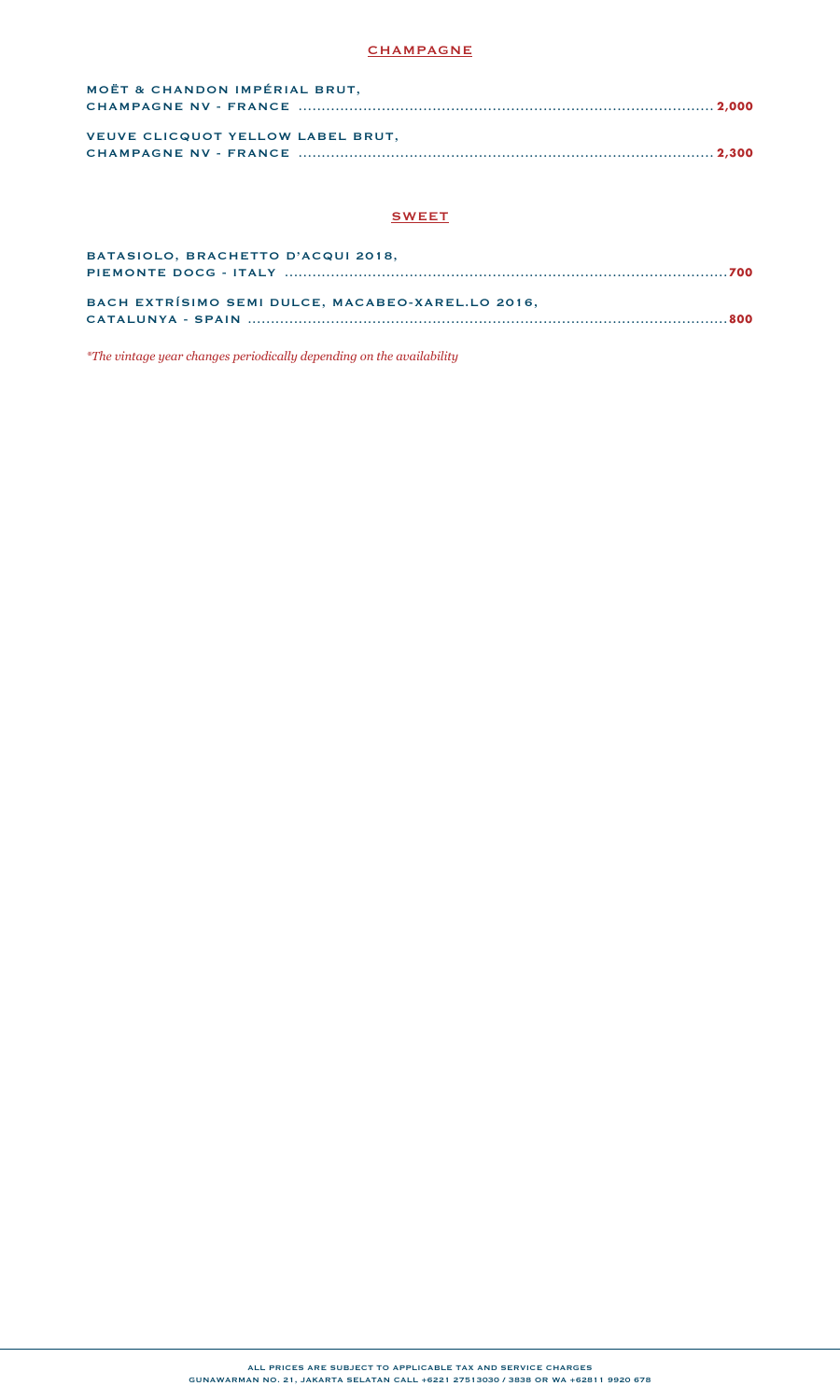# **BEER** ビール

### PREMIUM JAPANESE CRAFT BEER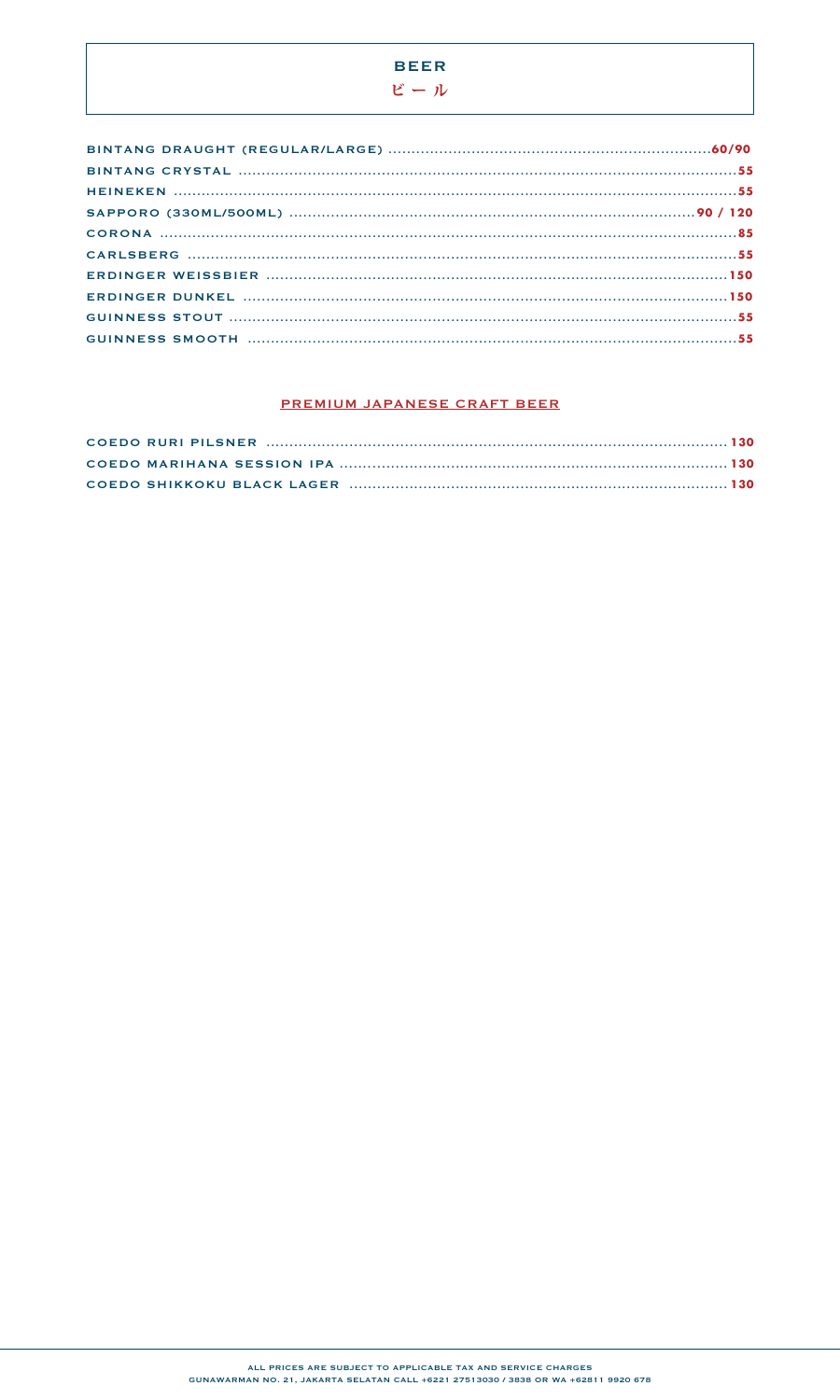# NON-ALCOHOL

ノンアルコール

## JAPANESE ARTISAN TEA

### **FLAVORED TEA**

| HOT / COLD |  |  |
|------------|--|--|

### **COFFEE**

#### HOT / COLD

| Espresso, double scoop of japanese green tea ice cream |  |  |
|--------------------------------------------------------|--|--|

### **FRESH JUICE**

# **MOCKTAIL**

| Ocha, sakura syrup, fresh milk                                                   |  |
|----------------------------------------------------------------------------------|--|
| Virgin mojito twisted with passion fruit syrup, apple, lime, mint leaves, soda   |  |
|                                                                                  |  |
| Strawberry fruit and syrup, pineapple juice, ginger ale                          |  |
|                                                                                  |  |
| Grated Japanese cucumber, peach fruit and surup, pineapple juice                 |  |
|                                                                                  |  |
| Homemade matcha popsicle served with mix of evaporated, condensed and whole milk |  |
|                                                                                  |  |
| Lemon, lime, bitters, soda                                                       |  |